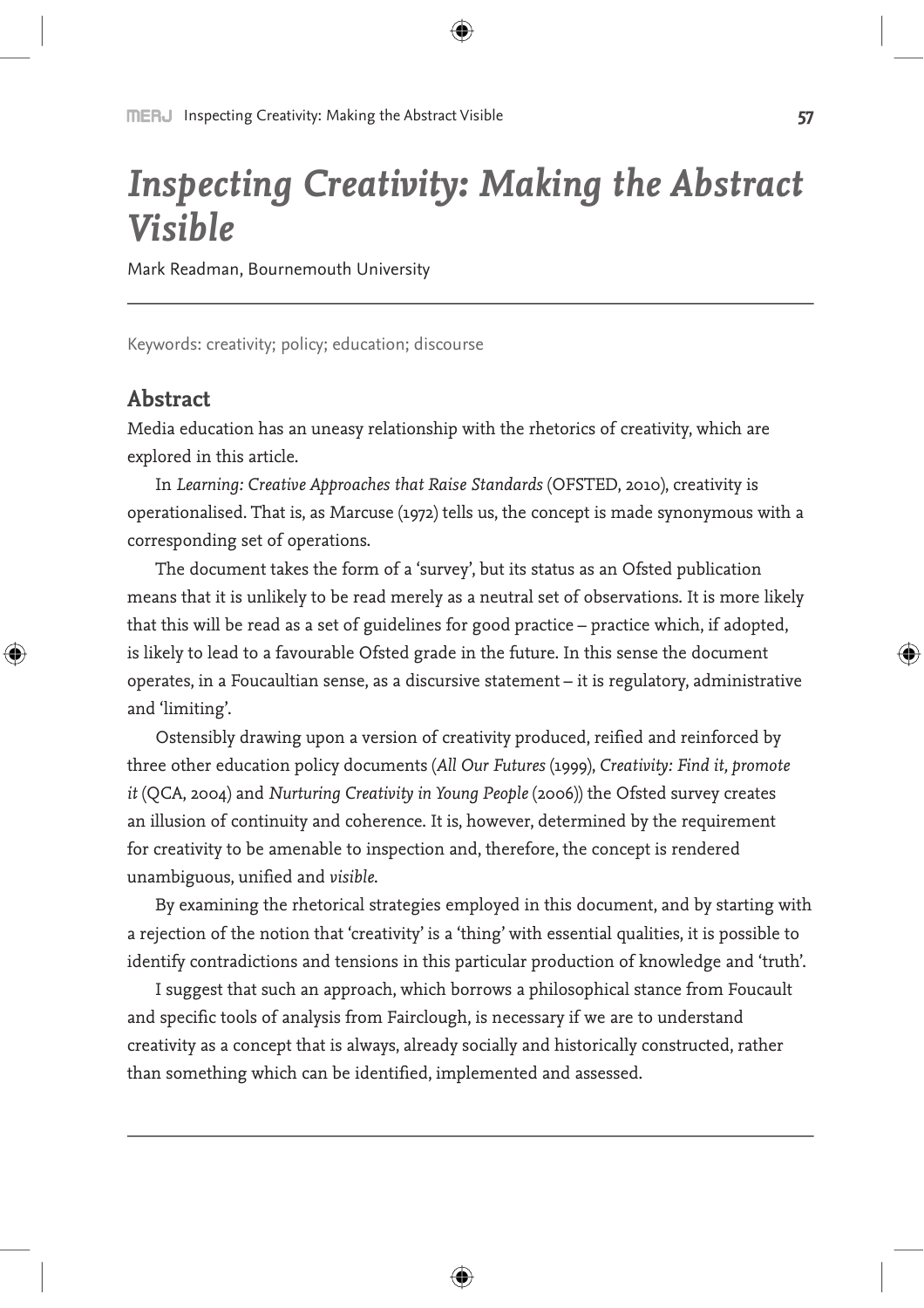## **Introduction and definitions**

I'd like to start this article by suggesting something provocative to / for media educators: that there is no such thing as creativity. This is a statement that is both radical and reactionary; radical because it challenges common sense, and reactionary because it is resistant to the promises that creativity is an enriching force for good. But I suggest that creativity is not a 'thing' that can be discovered, analysed and measured, it is a concept and, as such, it is a product of language and social practice. Creativity is a concept with a history, but it tends to be used in an a-historical way, as if it has the status of something universal and transcendental like 'good', 'evil' and 'love'. It is this implicit disavowal of its dependence upon specific cultural and historical conditions for its meaning(s) that constitutes some of the implicit theorising of creativity. A rejection of the notion of an 'essence' of creativity, therefore, liberates us from its seductions; an endorsement of such a rejection can be found in Foucault's discussion of Nietzsche:

Why does Nietzsche challenge the pursuit of the origin…? First, because it is an attempt to capture the exact essence of things, their purest possibilities, and their carefully protected identities, because this search assumes the existence of immobile forms that precede the external world of accident and succession. (Foucault, 1977: 142)

If we, similarly, refuse to take for granted the 'carefully protected identity' of creativity we can develop a sensitivity to the way in which it is always 'produced' and never merely 'registered'.

## **Historiography rather than historiometry**

The methodological approach I am advocating here can be distinguished from much of the vast quantity of creativity research through this opposition: historiography focuses on the processes by which 'knowledge' about creativity is produced, whereas historiometry treats historical instances of 'creativity' as self-evident and as if they possess explanatory power. I suggest that most creativity research is always, already historiometric, even psychological and neuroscientific work, because it is inevitably informed by culturally formed, value-laden notions of how 'creativity' might be manifested. Simonton, an advocate of historiometry, tries to persuade us that: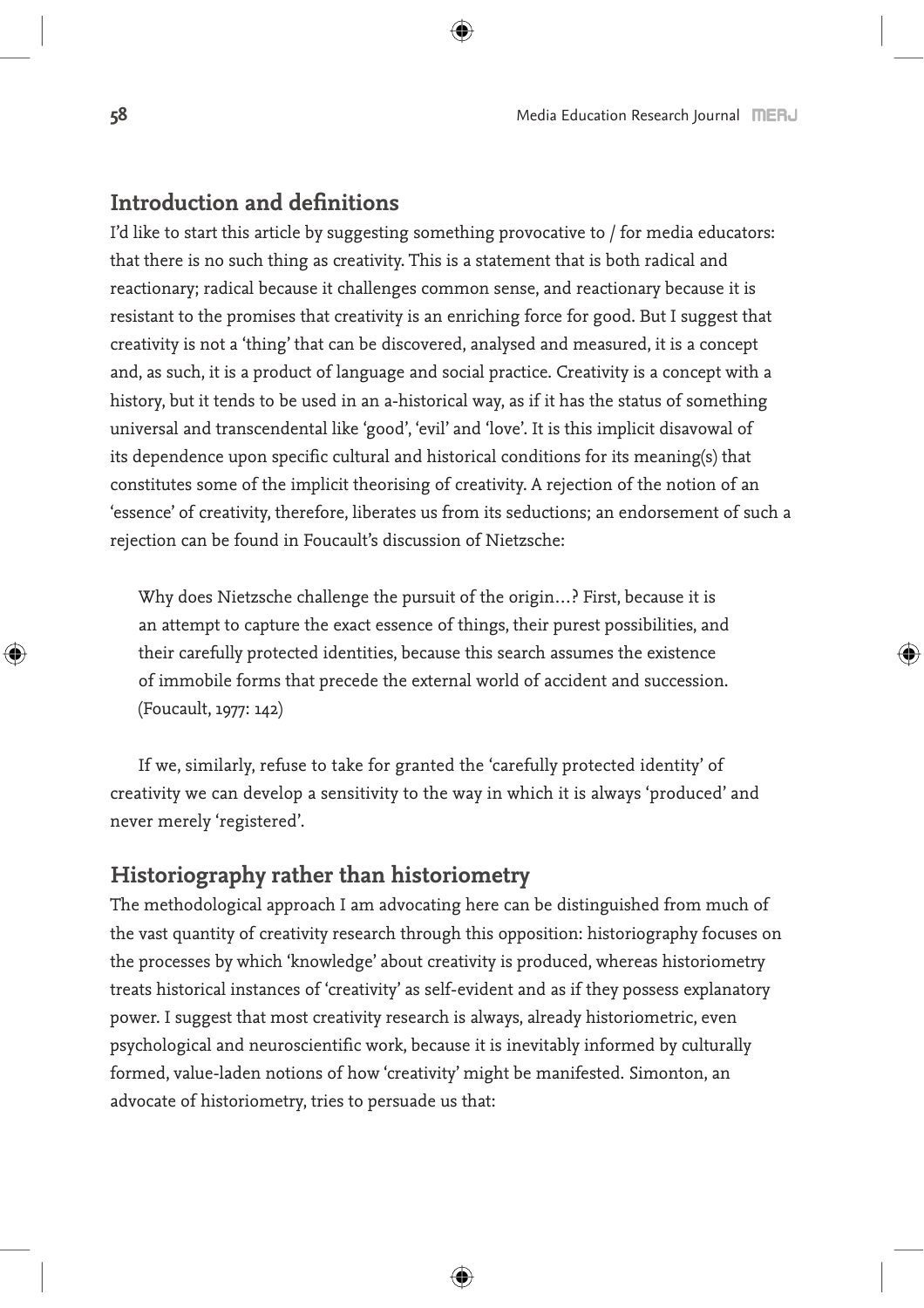⊕

Historiometric samples contain personalities who have 'made history' in an important domain of human achievement. In the particular case of creativity, historiometric researchers will study those individuals who have some claim to the epithet 'creative genius. (Simonton, 1999: 117)

He concludes that historiometry has unique value in the field of creativity research:

The most obvious of these assets, of course, is the ability to engage in the scientific study of creativity in its most stellar form. The subjects of historiometic inquiries are undoubted exemplars of creative genius. (Simonton, 1999: 125)

The rhetorical insistence on genius and the 'undoubted' evidence of creativity in such exemplars may seem crude – especially when placed in this critical context – but this is a persistent starting point for much notionally scientific and pedagogic research in this area; to simplify Simonton's argument, those who have "made history" in a 'creative' field must possess essential qualities of 'creativity' and, therefore, by studying such people we can reveal creativity's secrets. This elides any distinction between history and psychology and has produced explanations of creativity ranging from Storr's Freudian aetiology (1972) to Csikszentmihalyi's 'systems' theory (1996) (which, although it nods to social practice, is still rooted in the attributes of Nobel Prize winners).

In contrast, historiography in this context means examining the ways in which particular 'stories' about creativity have been constructed. Nelson, for example, examining the concept of creativity in the Enlightenment period, argues that:

The emergent discourse also needs to be understood as a product of the new system of the arts arising in the eighteenth century, with its now familiar dualities of art/craft, aesthetic/purpose, genius/talent, creative/mechanical… (Nelson, 2010: 66)

History for the historiographer of creativity is not, therefore, about showing how understanding of creativity became increasingly sophisticated through scientific and philosophical progress, but about showing how the concept of creativity has been produced in particular ways, and has been dependent upon specific historical conditions and social actors.

The analysis offered here, of a particular Ofsted document, is an attempt to show how it tells a particular 'story' about creativity, how it models a slippery concept though rhetorical devices and how it authorises certain forms of 'knowing' over others. As such, the analysis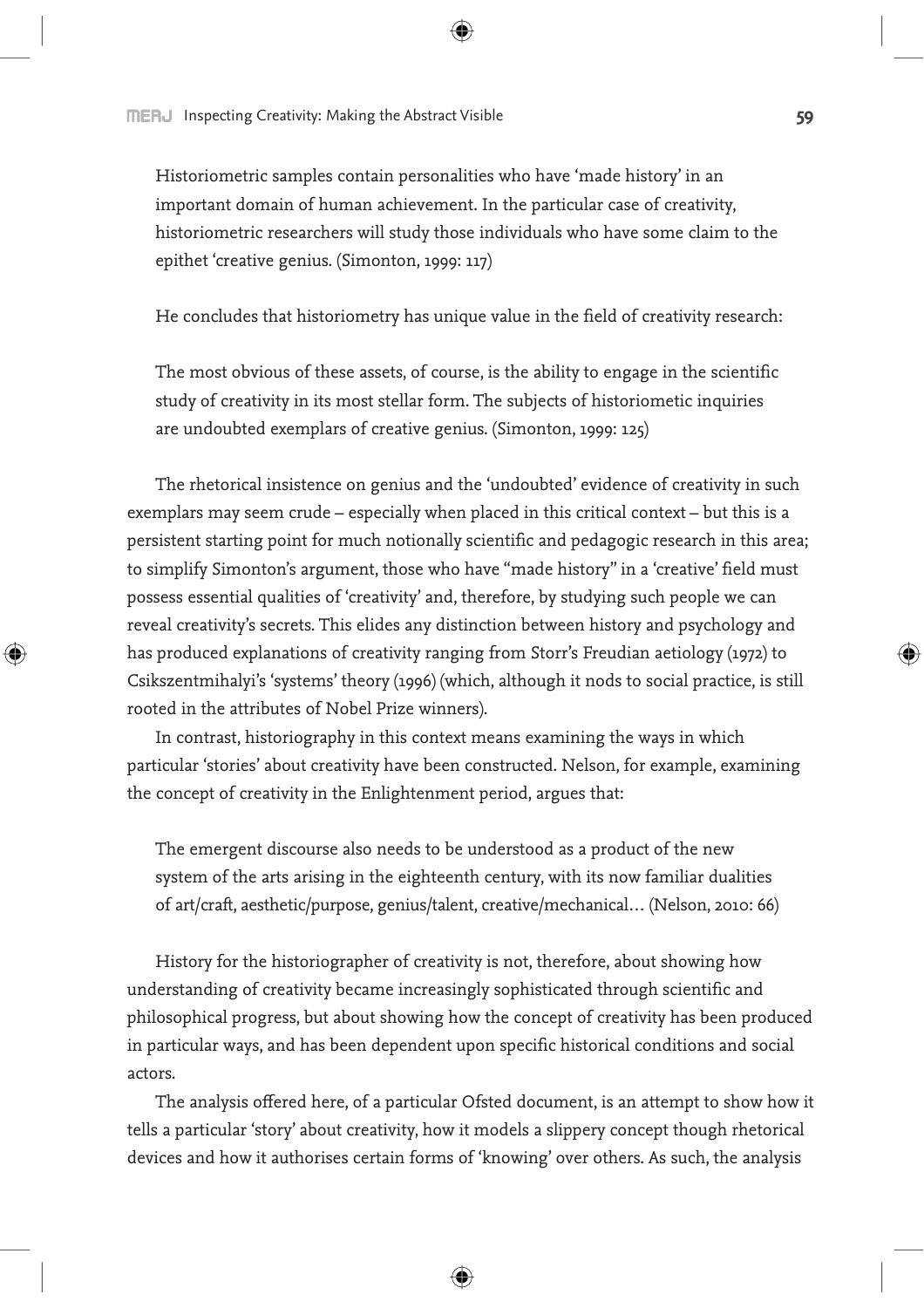constitutes an example of an alternative approach to creativity research, influenced by, for example, Gibson (2005), Banaji et al. (2006) and Neelands and Choe (2010).

## **The power of policy**

 In this paper I examine how a recent policy document, explicitly concerned with creativity, activates statements from three previous policy documents, represses other statements and, through its exemplification of good practice, produces a material dimension which consolidates a discourse of creativity. Jeffrey and Troman argue that texts such as this

…are written documents but they also contain values through specific discourses mediated by language and beliefs about the role of education in society and the economy. These discourses bring objects into being…and they construct particular types of social relation through the relative strength of the practices they determine. (Jeffrey and Troman, 2009: 5)

Ofsted, the Office for Standards in Education, Children's Services and Skills, is the government department charged with improving standards in education in England. It does this, primarily, through the regular inspection of schools, colleges and Local Education Authorities. (Ofsted 2010b) As such, it has authority and power through its regulatory, standardising operations of inspecting and grading schools and colleges, and its document *Learning: Creative Approaches that Raise Standards* is an instrument of this. I suggest that the document models a particular version of creativity that is determined by its amenability to inspection. Moreover, the strategies that it uses to maintain this model reveal tensions between it and other models of creativity which, through necessity, it draws upon.

## **A 'prescriptive survey'**

This document takes the form of a 'survey', but its status as an Ofsted document means that it is unlikely to be read merely as a neutral set of observations. It is more likely that this will be read as a set of guidelines for good practice – practice which, if adopted, is likely to lead to a favourable Ofsted grade in the future. In this sense the document operates, in a Foucaultian (2002) sense, as a discursive statement – it is regulatory, administrative and 'limiting'. The link between creativity and 'good inspection grades' is explicit from the outset:

All the schools selected for the survey had been judged good or outstanding in their most recent inspection in terms of their pupils' enjoyment of learning, their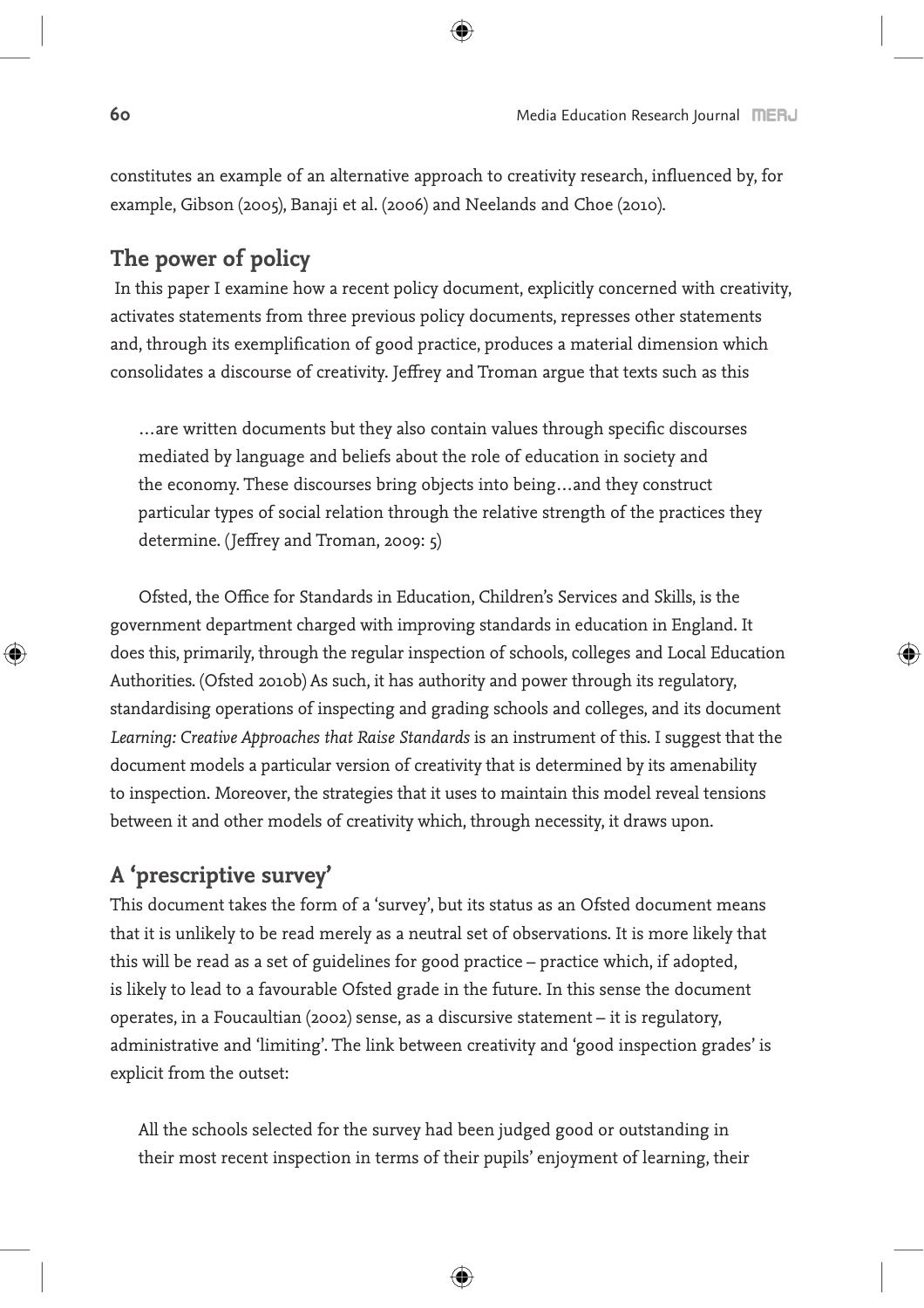**INERJ** Inspecting Creativity: Making the Abstract Visible **61** 

preparation for future economic well-being and the curriculum. (Ofsted, 2010a: 1)

The suggestion is that this document contains good practices that, if adopted, could lead to 'good' and 'outstanding' grades. These good practices have been labelled 'creative approaches'. This equation is reinforced in the contents section where the term becomes 'creative learning':

Design for creative learning: the curriculum Creative learning: higher standards Creative learning: personal development Creative learning: effective teaching Technical skills to support creative learning Creative approaches to learning and assessment. (Ofsted 2010a: 2)

⊕

Jeffrey and Troman's research, in a primary education context, suggests that the nexus between 'standards' (they use the term 'performativity discourse' to describe the emphasis on targets and attainment) and creativity is a particularly awkward one in the schools included in their ethnographic research. This has resulted in some teachers negotiating the risks by implementing a 'cautious creativity' – "Teaching creatively was the preferred form over teaching for creativity" (Jeffrey and Troman, 2009: 29). The Ofsted document's production of a creativity discourse in which there is *no* contradiction between standards and creativity is, therefore, significant and attention to the construction of (or effacement of) the boundary in this liminal area is revealing. My reading of this document emphasises the following:

- The tension between 'creative learning' and the National Curriculum;
- The reification of the abstract concept 'creativity' into specific tasks and activities;
- The translation of 'creative' activities into 'standards':
- The way in which a notion of creativity inflects the conception of the relationship between teaching and learning.

It is important, for the purposes of this analysis, not to anticipate or pre-judge a particular version of creativity, but to attempt to identify the discursive influences – the existing concepts and documents, the institutional determinants and the notional social/ pedagogic practice which may result – all of which cause this document to be 'diaologic', despite its overt 'monologism'. The evidence of such dynamics can reveal the tenuous and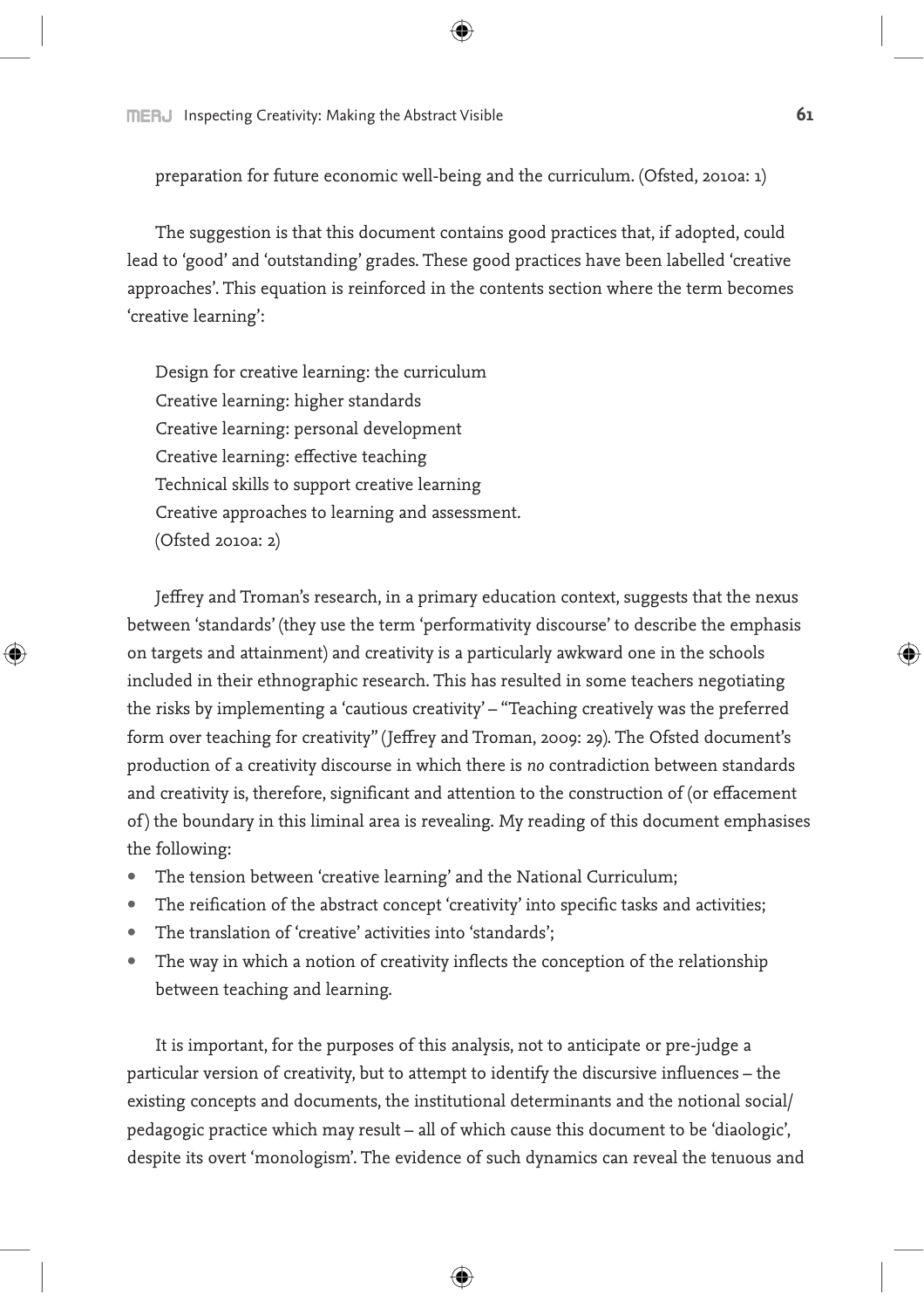◈

contingent nature of the authority that is produced by the document and how creativity, specifically, operates as a problematic term for it. Foucault argues (about 'the book') that:

…its unity is variable and relative. As soon as one questions that unity, it loses its self-evidence; it indicates itself, constructs itself, only on the basis of a complex field of discourse. (Foucault, 2002:26)

It is similarly necessary to question the 'unity' of the concept of creativity here and to reveal its dependence upon a field of discourse which includes the authority of policy, the exigencies of inspection and educational rhetoric.

The overt aim of this document is to demonstrate how 'creativity' can complement the National Curriculum and how particular 'creative' teaching and learning activities can improve 'standards', but this is also a work of classification, definition and authorisation, and *these* functions are implicit, rather than explicit. As Fairclough argues in relation to a different document, its "assertions are 'categorical' in the sense that they are not modalized" (Fairclough 2003: 43). In other words, the statements in this document are not qualified by linguistic modifiers, such as 'may' or 'could', but make unqualified assertions. So, for example, we read that

A greater emphasis on pupils' independence as creative learners did not imply any lessening of rigour; challenging topics were explored in creative ways. (Ofsted, 2010a: 14)

The status of the institution, its regulatory power and its rhetorical strategies all contribute to the authority of such statements. The notion of the 'creative learner' is not problematised at all, but a given; there clearly *is* such as a thing as a 'creative learner' which can be produced through the facilitation of more independence. But, I would argue, creativity continues to be a problematic term given its polymorphous polysemy and, therefore, represents an ever-present threat to the pedagogic project into which it has been 'press-ganged' in this document.

'Creativity', then, provides us with a loose thread, which enables us to untie this particular text; when particular activities are described in this context they are automatically legitimated as 'creative' and, if adopted by schools and colleges, they will undoubtedly be categorised thus in inspection reports. But the translation into practice is not as coherent or seamless as is implied.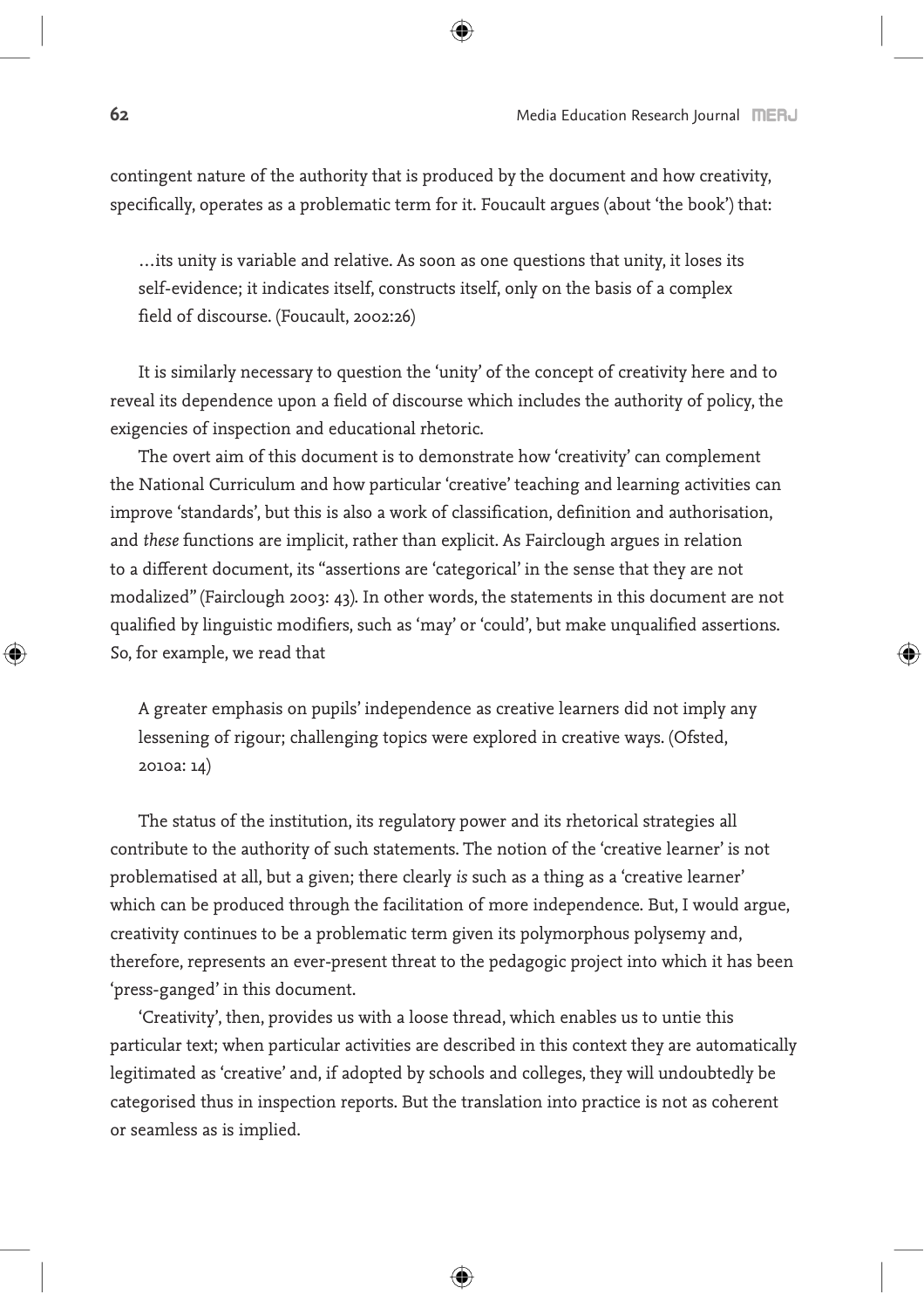## **Defining creativity**

⊕

Inspectors found that the term 'creativity' was subject to a variety of interpretations and applications. Teachers were seen to promote creative learning most purposefully and effectively when encouraging pupils to question and challenge, make connections and see relationships, speculate, keep options open while pursuing a line of enquiry, and reflect critically on ideas, actions and results. (Ofsted, 2010a: 5-6)

Here we can observe a strategy which Fairclough has called "producing an impression of consensus through generalising away form specific evaluations or statements in a way which reduces difference" (Fairclough 2003: 51). The 'variety of interpretations and applications' are undermined implicitly by the statement in the following sentence that the most purposeful promotion of creative learning is characterised by (defined by, perhaps) the encouragement of a specific set of activities. These activities are not traditionally 'artsbased' so the statement simultaneously enlarges the field within which 'creative learning' might take place, and narrows it into a set of *observable* operations. The concept of observability is crucial here, and evident in the statement "Teachers were seen to promote creative learning…" (Ofsted, 2010: 5; my italics). Later we read that:

During the survey visit, observations of lessons and scrutiny of the students' work confirmed that creative styles of learning kept them focused on tasks, interested and eager to succeed in all subjects across the curriculum. (Ofsted, 2010: 17)

Such a confident assertion of cause and effect, despite the absence anywhere in the document of methodological considerations, has the effect of truth. Creativity, then is translated into specific activities which can be observed and then graded. In an earlier document, *Creativity: find it, promote it* (QCA, 2004), there is a similar modelling of creativity which depends upon observable evidence; students can be *observed* to be thinking and behaving creatively and the same presupposition obtains here. But given Ofsted's role as a regulator of institutions, there is an additional layer of observation involved here – the observation of teachers. So creativity is not merely something that students do, it is something that teachers and schools must demonstrate through the implementation of specific strategies and activities which are amenable to a superior observer in the hierarchy – the inspector.

There is further evidence of this strategy: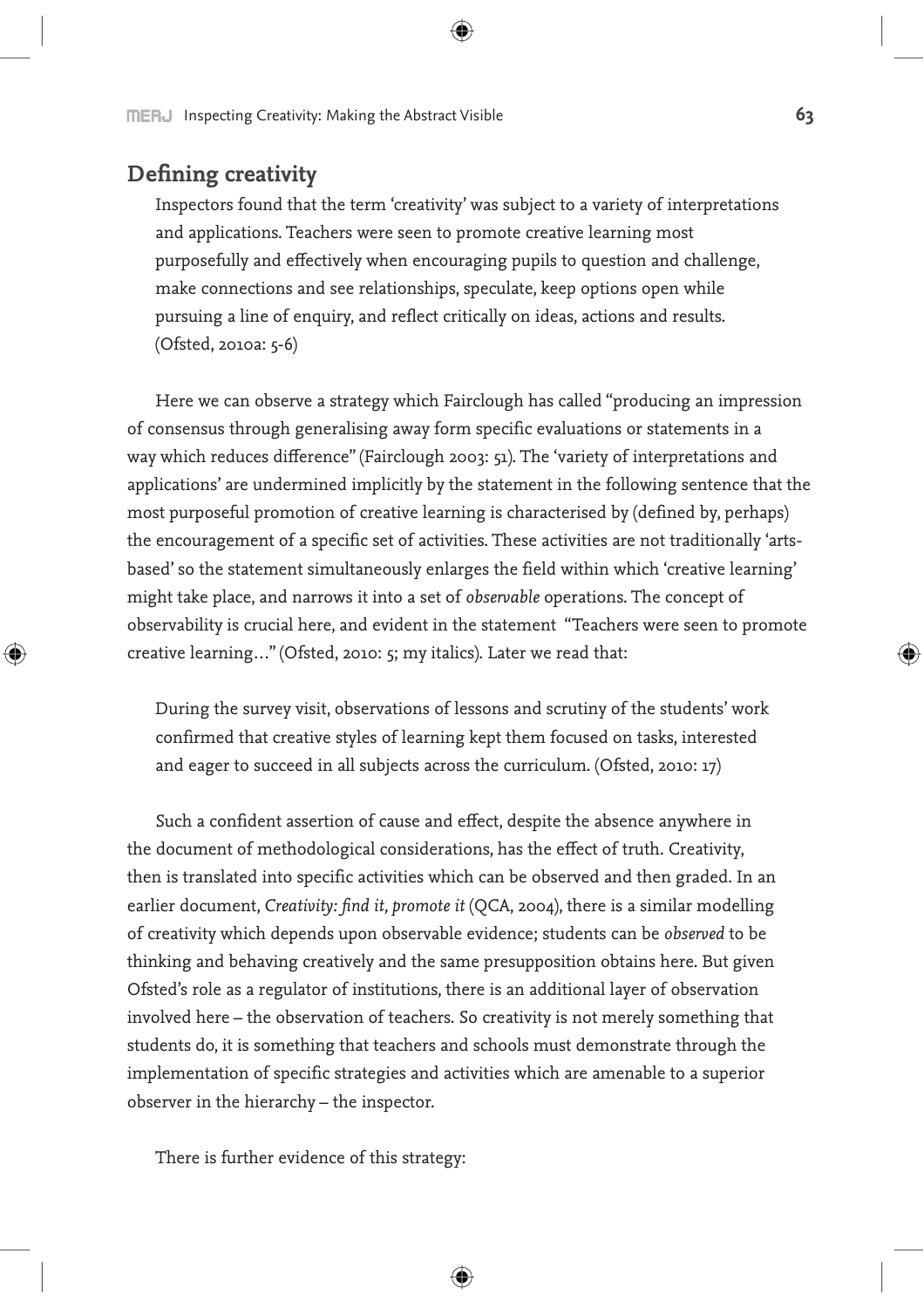The survey found that the term 'creativity' was widely used in the schools surveyed but there were variations in what was meant, ranging from an innate attribute to an approach and set of skills that could be cultivated. All the schools initially offered examples of 'creativity' in subjects commonly thought of as intrinsically creative, such as the visual and performing arts. However, when the inspectors asked about 'creative ways of learning', examples were offered from most subjects across the curriculum. Teachers and senior leaders most confidently identified and evaluated creativity as an aspect of learning when it was translated into specific activities such as those set out by the Qualifications and Curriculum Authority's publication *Creativity: find it, promote it*, rather than expressed as an abstract idea. Creative learning was widely understood to be characterised by:

⊕

- questioning and challenging
- making connections and seeing relationships
- envisaging what might be
- exploring ideas, keeping options open
- reflecting critically on ideas, actions and outcomes. (Ofsted, 2010a: 8)

It is clearer here that the document is performing an act of classification; again we have a reference to a generalised population of educators who seem to express confusion about the nature of creativity, even revealing their (implied) naivety in focusing on 'subjects commonly thought of as intrinsically creative, such as the visual and performing arts.' The turning point in the argument – the 'however' moment' – is based on implied consensus: 'teachers and senior leaders' are able 'confidently' to identify and evaluate creativity when it is 'translated into specific activities'. The activities described (prescribed) here are significantly different from the model of creativity in *All Our Futures* (NACCCE, 1999) and *Nurturing Creativity in Young People* (Roberts, 2006), most obviously in the absence from this definition of a focus on an objective. This is a curious omission, given the reference to the QCA document *Creativity: find it, promote it*, in which the 'What is Creativity?' section begins with an explicit reference to the model in *All Our Futures*, adopting the definition of imaginative, purposeful activity directed to achieving an objective (QCA, 2004: 7). But a closer look at the QCA document reveals that a process of operationalising creativity starts here, particularly in its efforts to relate the whole curriculum to the concept, and, in this extract, to the requirement for 'originality':

↔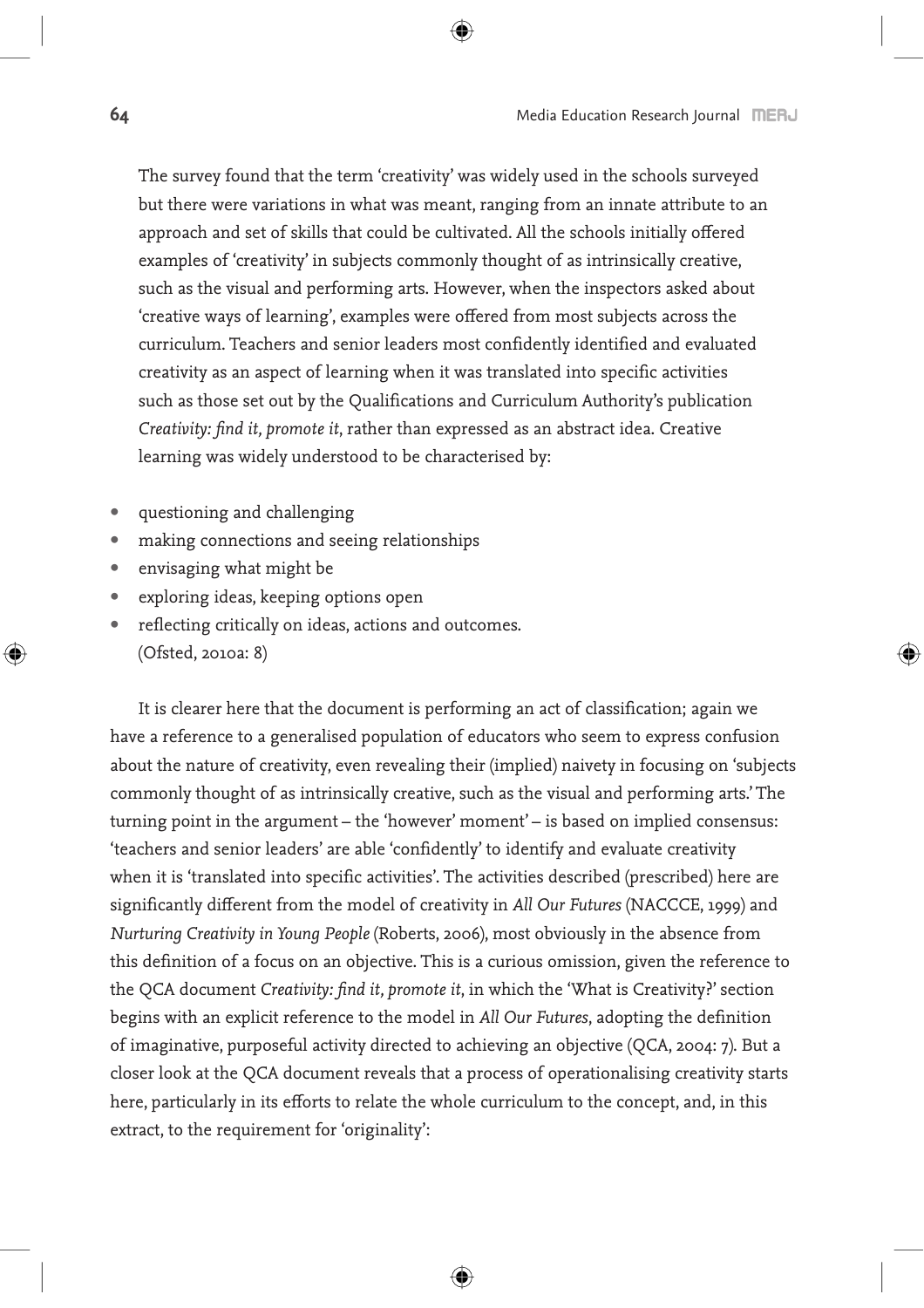But what about work in subjects like science, history and maths? While it would be wonderful for a pupil to be the first person to discover a new scientific principle, this is highly unlikely. Does this mean that pupils can't be creative in these subjects? Not at all. Skilled teachers can help pupils tackle questions, solve problems and have ideas that are new to them. This makes pupils' ideas original, the result of genuinely creative behaviour. (QCA, 2004: 7-8)

We can see here a transition from the abstract to the concrete; the difficult concepts in the NACCCE report, such as 'originality' and 'value' are quickly translated into activities which are demonstrable by pupils and, therefore, more amenable to inspection, if not assessment. The key reference point for the Ofsted document is the QCA document in which the work of translating abstracts into concretes has been done. So it is now possible for Ofsted to draw attention to an authoritative text that has legitimated particular activities and to state that a general population of teachers has embraced and found meaning in these activities, as if they had emerged spontaneously, naturally and inevitably. The legitimacy produced for this knowledge about creativity is effected, we might say, intertextually and through a generalising, unsubstantiated claim about real practices – an assertion via consensus.

The activities described in the Ofsted 'survey' then are not merely illustrative, but prescriptive; by implication they represent not only 'good' practice, but 'creative' practice. Some examples of these will be considered later.

### **The question of standards**

⊕

The title of this document indicates that 'creative approaches' are only of value if they lead to an improvement in standards. The standards here are very definitely those enshrined in the National Curriculum and creativity, therefore, becomes something which can be administered in the service of those standards. In a section entitled 'Creative learning: effective teaching', creativity is linked to the *Every Child Matters* agenda; we learn that

The schools that encouraged creative approaches to learning deliberately set out to promote a variety of ways of thinking and problem solving. The survey judged eight of the 24 nursery and primary schools to be outstanding in boosting pupils' achievement and enjoyment of learning, 15 were good, and one was satisfactory. (Ofsted, 2010a: 22)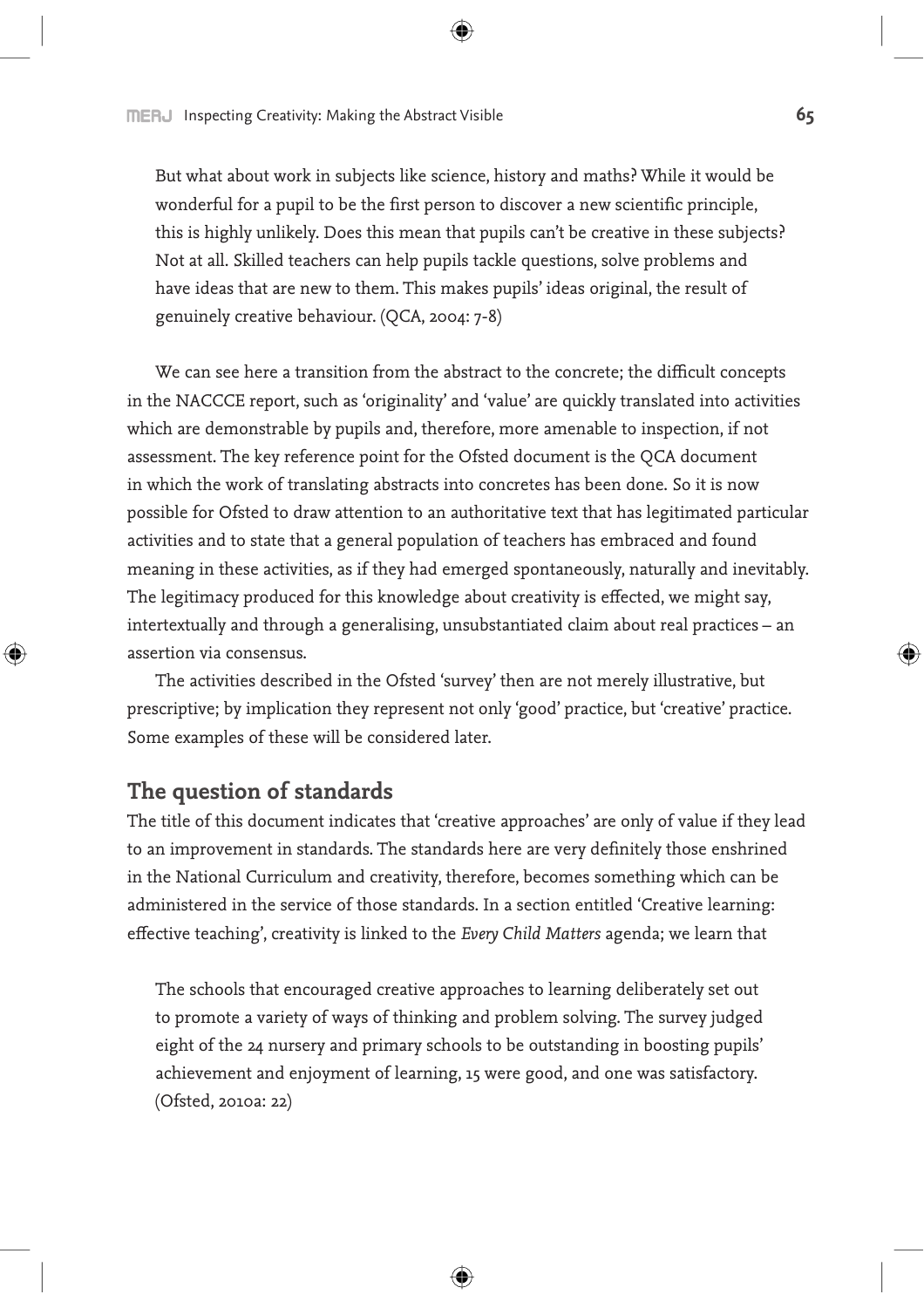A statement which indicates that not only can 'creative approaches' be measured and graded, but that they are not legitimate as creative approaches unless they conform to this assessment regime.

Creativity, however, is not a concept that lends itself to easy definition and which carries with it a range of meanings, many of which are about resistance, opposition and subversion. This document manages this problem by using the authority of QCA's *Creativity: find it, promote it* (2004) to model creativity as, essentially, a set of generic skills, but tension between the regulated order of the National Curriculum and the potential wildness of creativity is ever-present. We read, for example that:

Good examples of creative styles of learning were embedded successfully within the National Curriculum, both through the presentation of individual subjects and through cross-curricular approaches. (Ofsted 2010a: 4)

And:

◈

In schools with good teaching, there is not a conflict between the National Curriculum, national standards in core subjects and creative approaches to learning. (Ofsted 2010a: 4)

So the argument is that there is no inherent contradiction, no intrinsic problem with the relationship between the National Curriculum and creativity, in fact it is the index of a good school that creativity has been 'embedded' and pressed into the service of 'core subjects'. The tension here is between the regulated regime of assessment and the absent voice which might propose an alternative model of creativity; it is the tension evident in *All Our Futures* (1999) when dialogue about 'freedom and control' is articulated.

The tension is also clear in the examples of work observed in the survey, which includes 'failures' as well as 'successes'. An example of a failure is described thus:

A number of year groups had inexperienced staff who did not make the most of enjoyable activities to develop pupils' skills in enquiry, decision-making, inventive problem-solving and self-evaluation. Pupils were, for example, clearly enjoying designing a time machine so they could travel back to meet the Egyptians for their topic work. The impact of this potentially very good activity was limited because the teacher failed to promote any higher order thinking. (Ofsted 2010a: 14)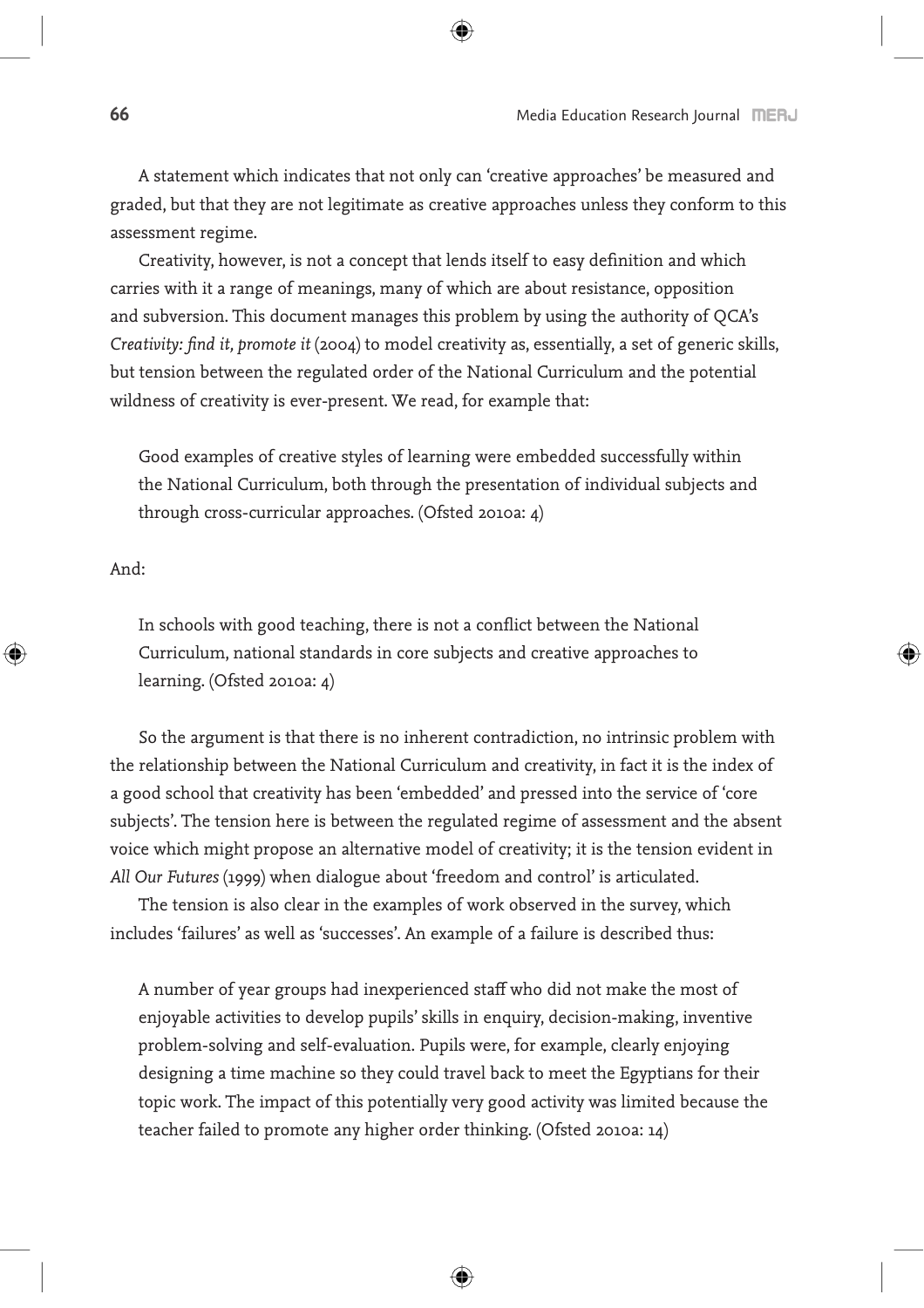**INCHU** Inspecting Creativity: Making the Abstract Visible **67** 

Creativity (or its applications/manifestations as 'creative learning' and 'creative approaches to learning') is not mentioned here because the absence of the development of 'skills in enquiry, decision-making, inventive problem solving and self-evaluation' means that, in the terms of this document, it does not exist. The example goes on to explain that

Pupils were not encouraged to evaluate each other's ideas and opportunities were missed to make connections with mathematics and science, even though there were clear opportunities to do so. (Ofsted 2010a: 14)

Which suggests that creativity resides in the activity of teachers; that, in order for 'creative learning' to occur, it must be driven and *promoted* by teachers in the direction of National Curriculum standards. In this sense Ofsted retains the notion of 'purpose' which we first found in *All Our Futures* (NACCCE 1999) and which occurs repeatedly in this document, although not in its 'working definition'. But purpose is always in tension with pleasure/enjoyment and this is rhetorically resolved by combining them. Here, for example:

The end products were recorded and pupils then evaluated them. They were able to explain the purpose and impact of this activity. It had extended their understanding of pattern and structure, strengthened their recall of multiplication tables and been hugely enjoyable. (Ofsted 2010a: 12)

#### **Assessment versus Inspection**

↔

The regulatory work of this document in modelling creativity in such a way that it becomes instrumental in achieving the aims of the National Curriculum is clearest when it assigns validity to particular activities:

In a small number of the schools visited, pupils' personal development as creative learners was not matched by their progress in core academic skills such as literacy and numeracy. This happened where curriculum planning was not sufficiently well-rooted in the content and skills of the National Curriculum. The acquisition of basic skills remains of fundamental importance. (Ofsted 2010a: 6)

This statement is predicated on the assumptions that

• Personal development as a 'creative learner' is measurable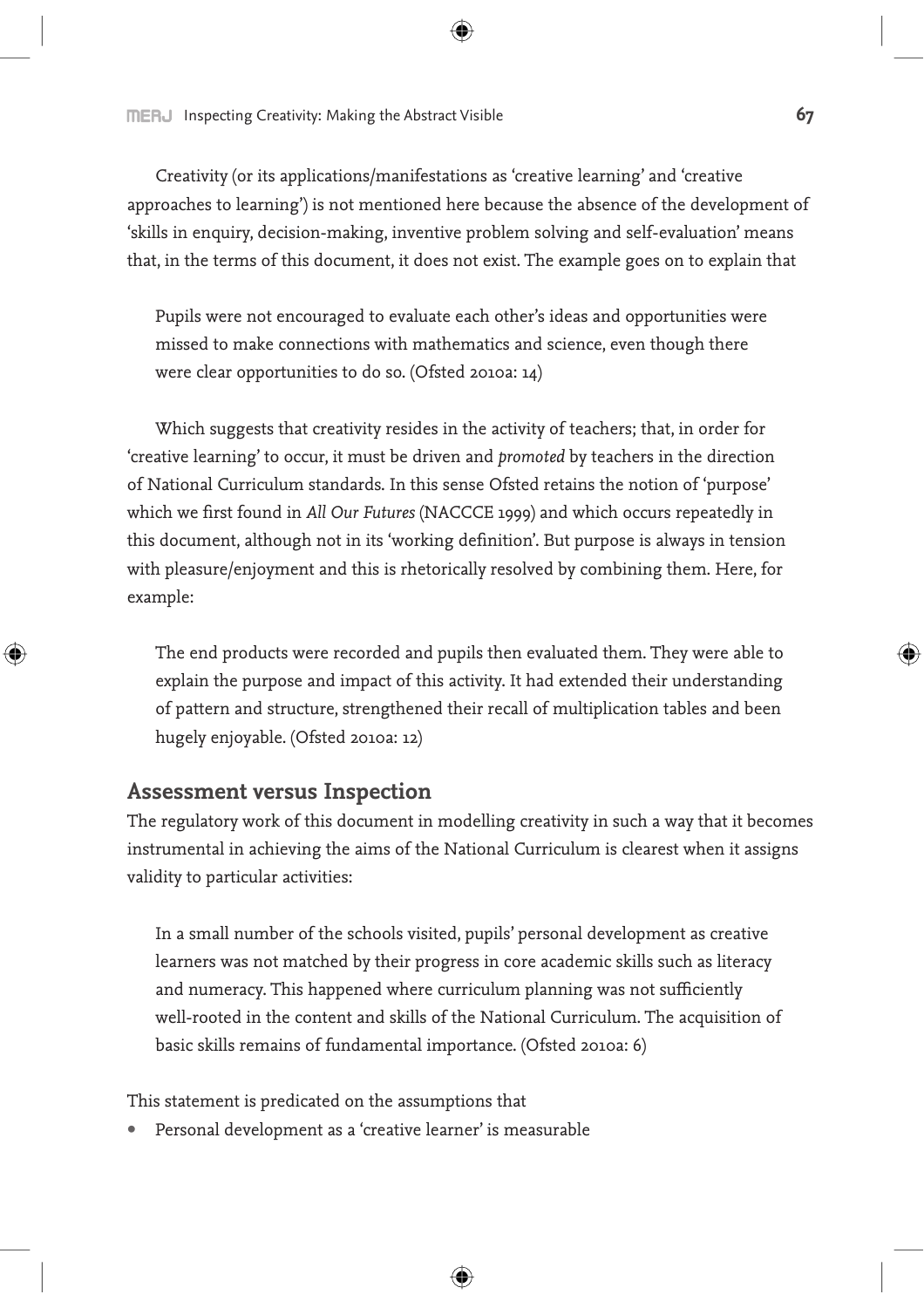• This measurement is comparable with measurement of development as a 'traditional learner'

The function of the statement is to caution schools and colleges against simply allowing 'creativity' to flourish without ensuring that it is subordinate to the National Curriculum, but by establishing the notion that creativity is measurable it opens up the possibility of assessing it, formalising it and operationalising it.

The cautionary note is struck again here:

Pupils made little progress when the outcomes expected were insufficiently challenging and when they received insufficient guidance. Occasionally, teachers failed to grasp that creative learning was not simply a question of allowing pupils to follow their interests; careful planning was needed for enquiry, debate, speculation, experimentation, review and presentation to be productive. (Ofsted 2010: 6)

However, there is a tension, it seems, between assessment and inspection. As Rowntree (1977) suggests, assessment tends to demand objects which can be quantified, transported and contained. But the activities described by Ofsted, particularly given its detachment from the objective focused model in *All Our Futures* (1999), do not inevitably provide such evidence, rather, they provide evidence of primarily cognitive processes. How might we account for this contradiction? One strategy is to suggest that education is not an ideologically coherent institution, but that it is a site of discursive conflict, and that the recent focus on creativity can be used to reveal something of this conflict. The need for urgent 'change', argued for so passionately in *All Our Futures*, may have been driven by the requirements of the knowledge economy, social justice and educational reform, but any actually changes resulting from it directly (minimal, according to Buckingham and Jones, albeit only two years later in 2001) or indirectly, are not inevitably coherent or demonstrably in the service of powerful interests. These examples of political interventions in creativity in education reveal how resistant 'creativity' is to definition and categorisation and how attempts to do this have necessitated a translation into particular practices which may be at odds with existing educational practices. In other words, the process of attempting to sort out the 'mess' of creativity actually results in more 'mess'.

## **A movement away from conventional interpretations of creativity**

The Ofsted document exhibits a desire to construct a definition of creativity that is different from ones which locate it conventionally within the arts: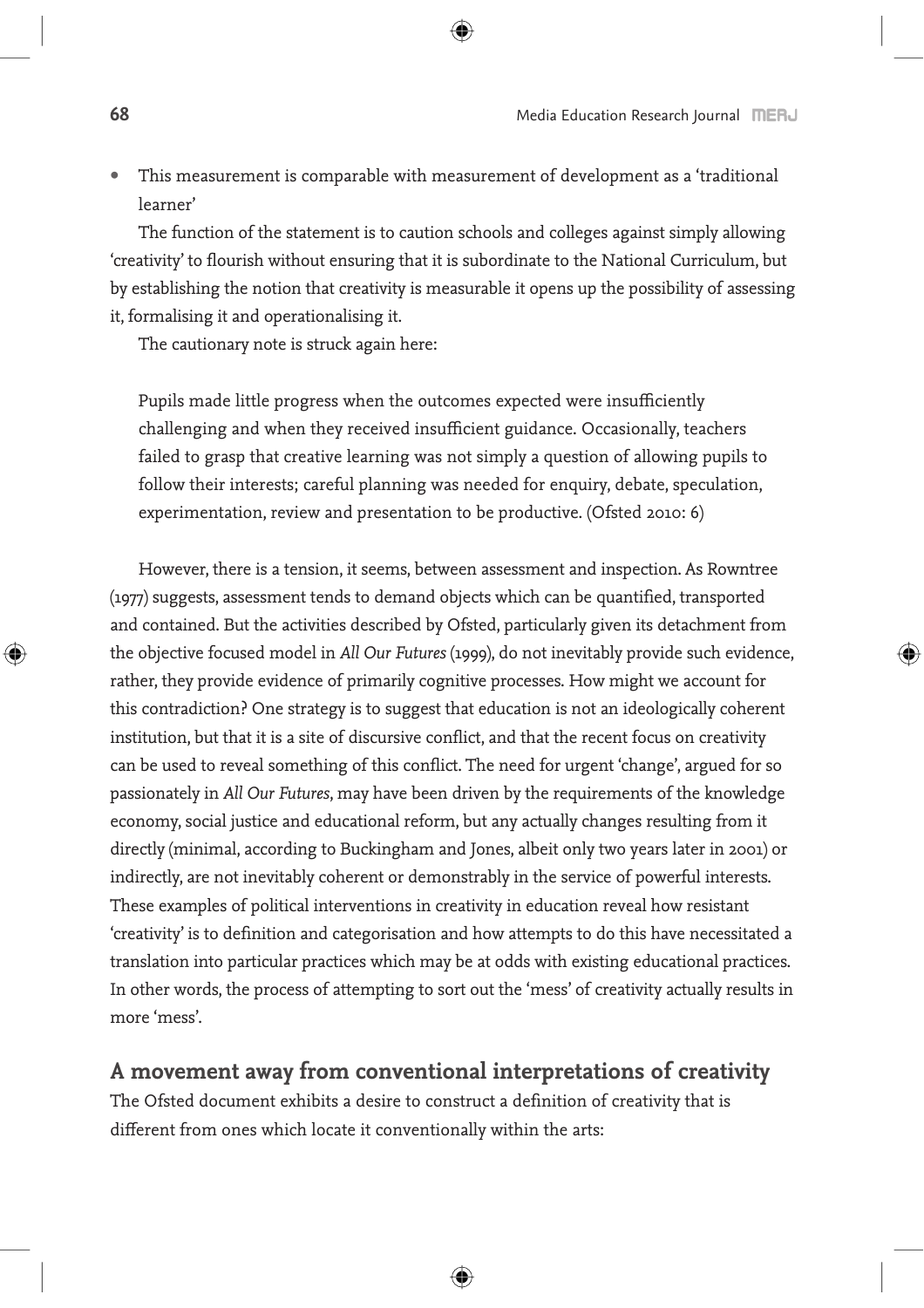Approaches developed successfully in traditionally 'creative' subjects, such as the arts and English, were often incorporated into other areas, such as science and mathematics.' (Ofsted 2010a: 5)

The use of inverted commas here clearly indicates doubt about such a limited conception of creativity and/or a desire to undermine it. No such qualification is implemented when the adjective is used in, for example, 'creative learning' and 'creative approaches', which has the effect of rendering these terms unproblematic and legitimate. There is a drive here (and in its predecessors) to locate creativity across the curriculum, rather than just in the arts (although as Banaji et al. (2006) point out, this is undermined by their visual rhetoric – their tendency to be decorated with photographs of arts-based activities), but the 'working definition' in this document constitutes the most significant move away from anything product-oriented towards a set of cognitive skills:

- questioning and challenging
- making connections and seeing relationships
- envisaging what might be

⊕

- exploring ideas, keeping options open
- reflecting critically on ideas, actions and outcomes. (Ofsted, 2010a: 7-8)

Here, some of Banaji et al.'s final questions become most pertinent:

What is the difference between 'good' pedagogy and 'creative' pedagogy? How is creative teaching and learning different from 'good or 'effective' teaching and 'engaged' or 'enthusiastic' learning? What is the added value of using the term 'creativity' in this context? (Banaji et al, 2006: 60)

The authors do not propose answers to these questions, but their relevance is clear; arguably there is no *applicable* difference in the Ofsted document between 'creative' and 'good' or 'effective'. This has implications for real teachers in real circumstances; the modelling of 'creative learning' (or the re-framed 'creative approaches to learning') as effective pedagogy legitimates further statements about teachers' competence:

Pupils' enthusiasm and sense of achievement were shared by almost all staff in the schools visited. In the four primary and four secondary schools where any concern was expressed about creative approaches to learning being a successful preparation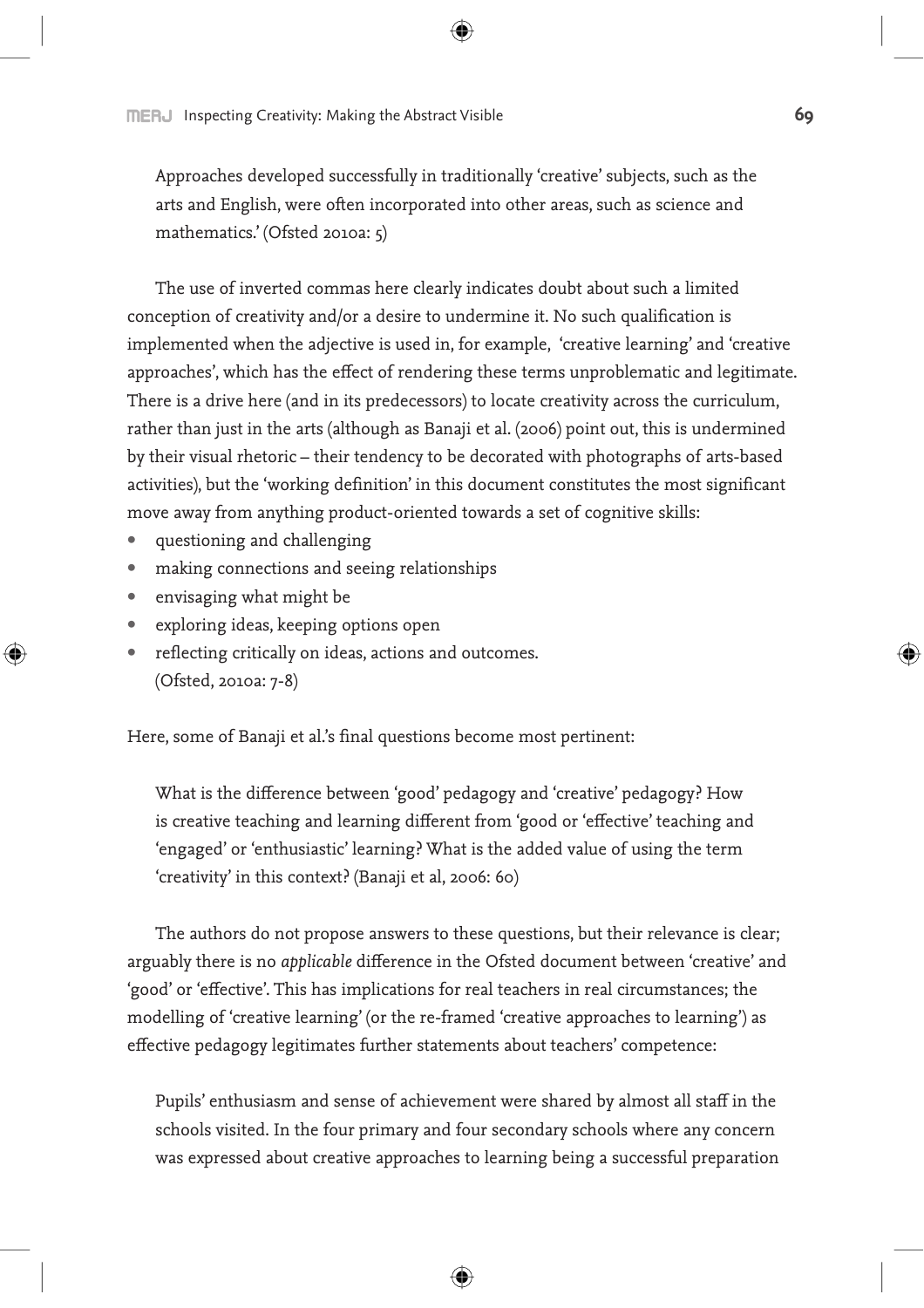for external assessments or where pupils' achievement was not in fact enhanced, this reflected teachers' lack of confidence in their ability to combine the two effectively or their limited skills in developing pupils' ability to question, speculate, solve problems and evaluate what they had done. (Ofsted, 2010a: 14)

'Concern' here becomes an index of ineptitude; concern about the efficacy of the approaches described in this document is invalid and is the result of either 'lack of confidence' or 'limited skills'. Again, we might refer to the rhetorical devices used here: the use of '*any* concern' suggests that it is minimal; the reporting of this concern in the passive voice generalises it, distances it from a locatable voice and renders it merely vaguely negative, whereas a quote from an individual might resonate and be disruptive to the flow of establishing consent. It is also worth noting that 'creative approaches to learning' are here wholly identified with "developing pupils' ability to question, speculate, solve problems and evaluate". The reference to teachers' concerns about assessment is also significant; I mentioned earlier that the focus in this document is on observable activities rather than (externally) assessable activities, but any problem with the lack of fit here has been firmly shifted onto the teachers, rather than acknowledging the imperatives of inspection.

### **Conclusions**

◈

Media educators might speculate about the reasons for the use of 'creativity' in this document; we might propose that 'creativity' offers the opportunity to revitalise the familiar with new terminology, or that the document is achieving the necessary goal of appearing to fall in with the 'knowledge economy' agenda whilst hanging on to 'traditional' pedagogic values and practices. But such speculation about motives and origins is less important than identifying the way in which 'creativity' is modelled and remodelled in relation to pedagogy here. To use the concepts of rhetoric, ideology and discourse, we can see that this document employs rhetorical strategies in order to create a persuasive case for particular pedagogical approaches (such as those frequently heralded in / by media education) that it bears the ideological imprint of a government's 'knowledge economy' agenda, but, most importantly, it operates discursively to produce and legitimate particular activities as valid and particular interpretations as 'knowledge'.

One other example illustrates the way in which creativity can be discursively framed to be subordinate to conventional notions of educational standards; in May 2010 a conference was held called 'Creativity in the curriculum'. The flyer for this conference suggests that creativity is a discrete commodity that can be 'embedded' in order positively to influence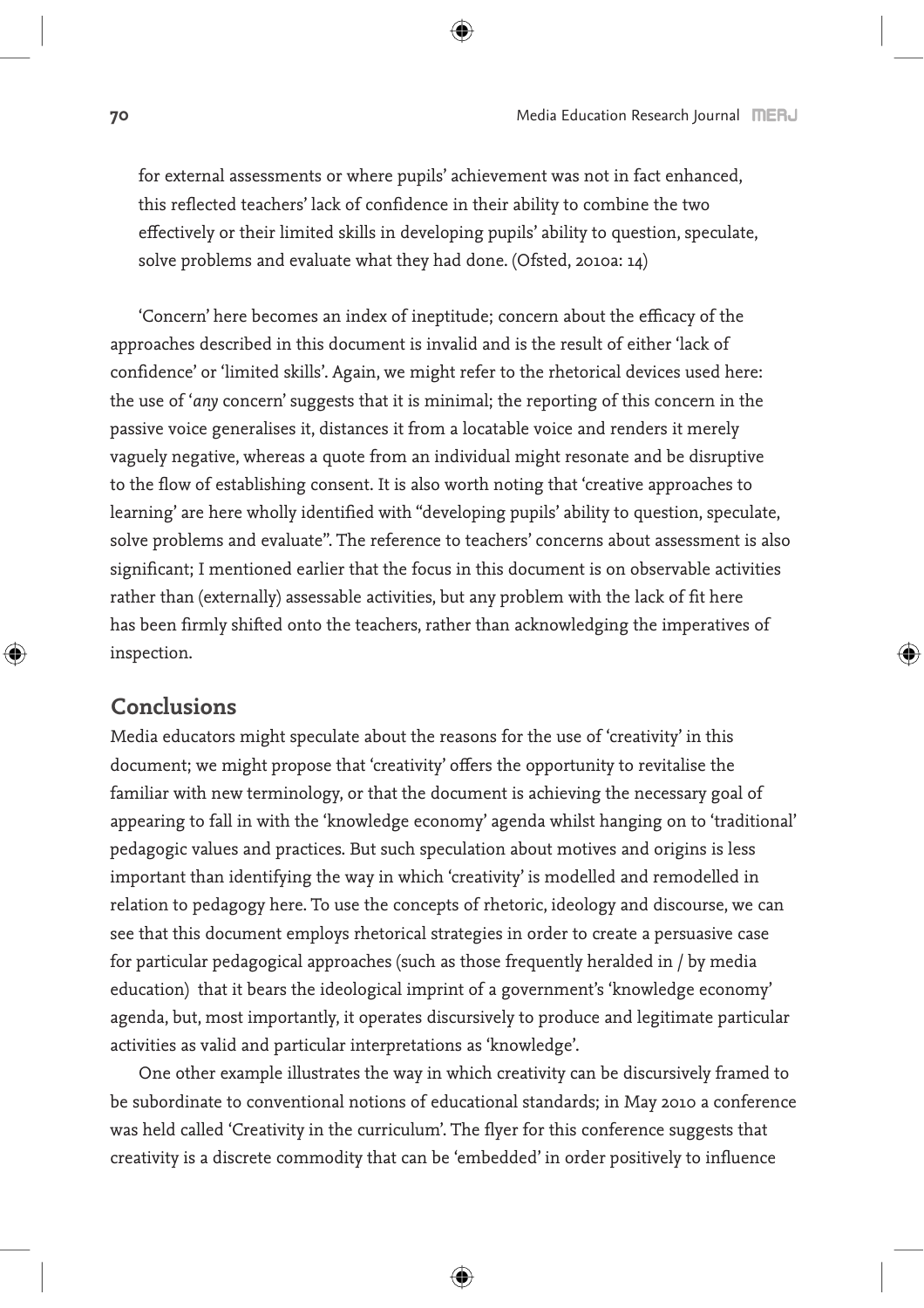a range of self-evidently important things. The subtitle: "Embedding creativity throughout your school to enhance learning and raise pupil performance" reveals that creativity here is merely one (albeit a currently significant one) of a number of rational technologies that can be employed in the school/'factory' (Kendall and Wickham, 1999: 133) in order to generate particular desirable outcomes.

The problem with the construction of creativity in this context is not that it is a 'bad thing' or even a 'mistake', but that it is non-acknowledged thing; there is no suggestion that creativity is subject to different interpretations, no possibility of alternative perspectives, but, instead, a mobilisation of the conceptual translation performed by Ofsted and, indeed, endorsed by the presence of Patricia Metham, referred to here as the "author of the report *Learning: creative approaches that raise standards*, to give you an exclusive insight into how creativity will be assessed in the new Ofsted framework so you can prepare for inspection." (Creativity in the Curriculum, 2010)

'Creativity' is constructed by Ofsted as a thing with unity that can be observed and assessed; Ofsted has, therefore, constructed a 'truth' about creativity – a fusion of power and knowledge. But if media educators are prepared to acknowledge that 'creativity' is not a 'thing', but rather a site of conflict where different definitions and interests compete, we are less likely to accept it as a useful assessment term or something that can be measured and rationalised. We might also be resistant to its incorporation and implementation as part of an inspection process, however seductive and authoritative the rhetoric.

#### **References**

↔

- Banaji, S, Burn, A, and Buckingham, D., 2006. *The rhetorics of creativity: A review of the literature*. London: Institute of Education.
- Buckingham, D, and Jones, K., 2001. New labour's cultural turn: Some tensions in contemporary educational and cultural policy. *Journal of Education Policy*, 16 (1), 1-14.
- Csikszentmihalyi, M., 1996. *Creativity: Flow and the psychology of discovery and invention*. New York: Harper Collins.
- Creativity in the Curriculum. 2010. Available from: http://conferences.teachingexpertise. com/cpd/creativity/57/home/tex [Accessed: 11/02/11]
- Fairclough, N., 2003. *Analysing discourse: Textual analysis for social research*. Abingdon: Routledge.
- Foucault, M., 1977. Nietzsche, genealogy, history. In: Bouchard, D. F. ed. *Language, countermemory, practice*. Ithaca: Cornell University Press, 139-164.
- Foucault, M., 2002. *The archaeology of knowledge*. Sheridan Smith, A. M., Trans. London: Routledge.